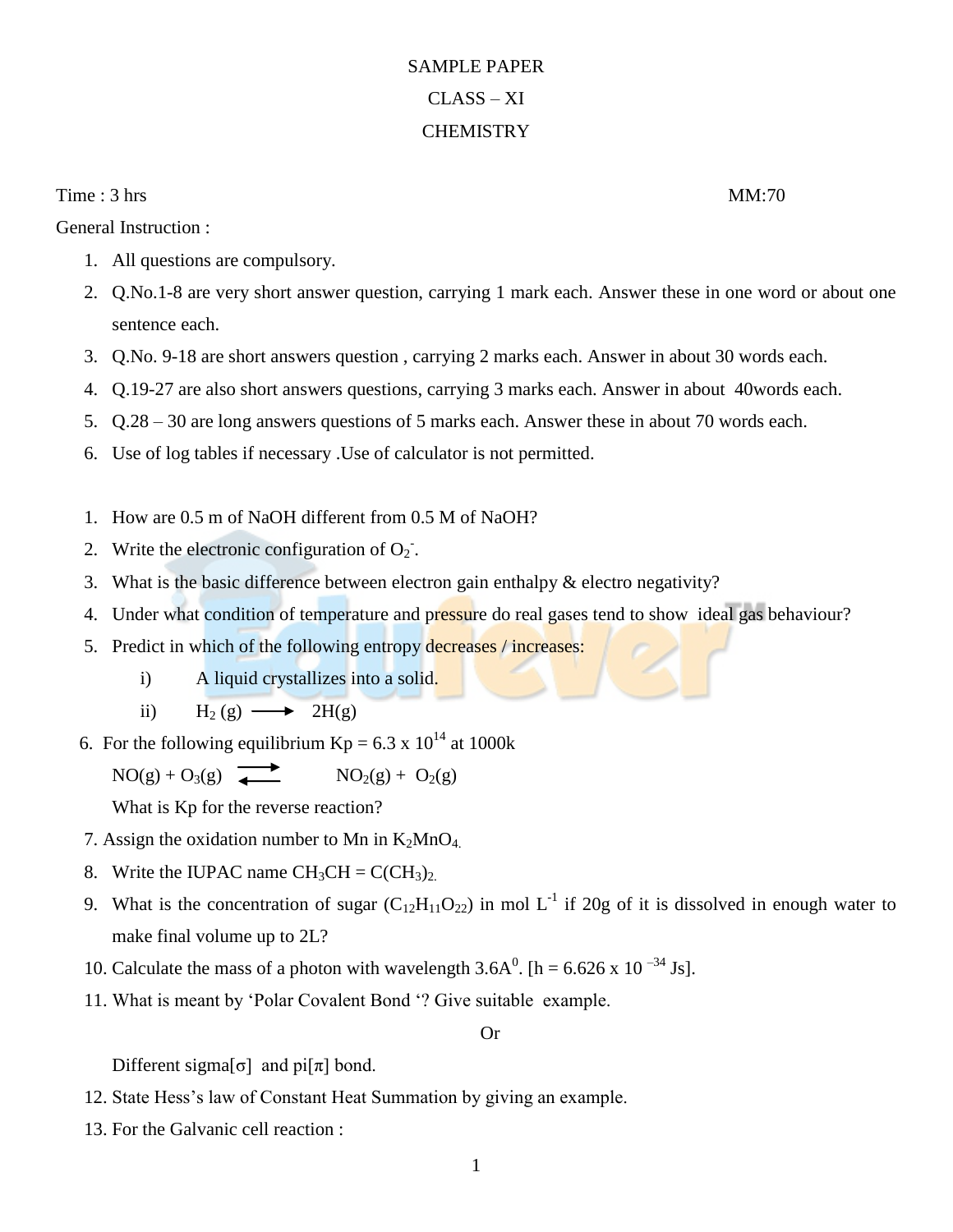$Zn (s) + 2Ag^{+}(aq) \rightarrow Zn^{2+}(aq) + 2Ag(s)$ 

- i) which electrode is negatively charged?
- ii) What is the direction of current?

14. Account for the following :

- i)  $KO<sub>2</sub>$  parameganetic.
- ii) LiI iodide is more soluble than KI in ethanol.
- 15. Draw resonating structure of  $CO_3^2$  & state the hybridization of carbon in it.

16. Write bond line structural formula for :

i) Isopropyl alcohol ii) 2,2,4- Trimethylpentane.

17. State the principle of the following techniques taking an example in each case:

i) Distillation under reduced pressure.

- ii) Chromatography.
- 18. What do you understand by the Inductive effect?

How will this justify the following order of acidic strength:

 $CH_3CH_2COOH > (CH_3)_2CHCOOH > (CH_3)_3COOH$ 

19. a) State Heisenberg's Uncertanity Principle.

b) Using s, p, d, f notations, describe the orbital with following quantum numbers :

- i)  $n=2, l=1$
- ii)  $n = 4, 1 = 0$
- iii)  $n = 5, l = 3$
- iv)  $n-3$ ,  $l = 2$
- 20. Predict the formula of the binary compound formed by the combination of the following pairs of elements :

тм

- i) Magnesium and nitrogen.
- ii) Phosphorous and fluorine
- iii) Aluminum and iodine.
- 21. Define Hybridisation . State the hybridization  $\&$  the shape of PCl<sub>5</sub> and BeF<sub>2.</sub>
- 22. a) Which type of intermolecular forces exist between KI &  $I_2$ .

b) What will be the pressure of the gaseous mixture when 0.5 L of  $H_2$  at 0.8 bar and 2.0L of  $O_2$  at 0.7 bar are introduced in a 1L vessal at  $27^{\circ}$  C?

23. The equilibrium constant for a reaction is 10. What will be the value of  $\Delta G^{\circ}$ ?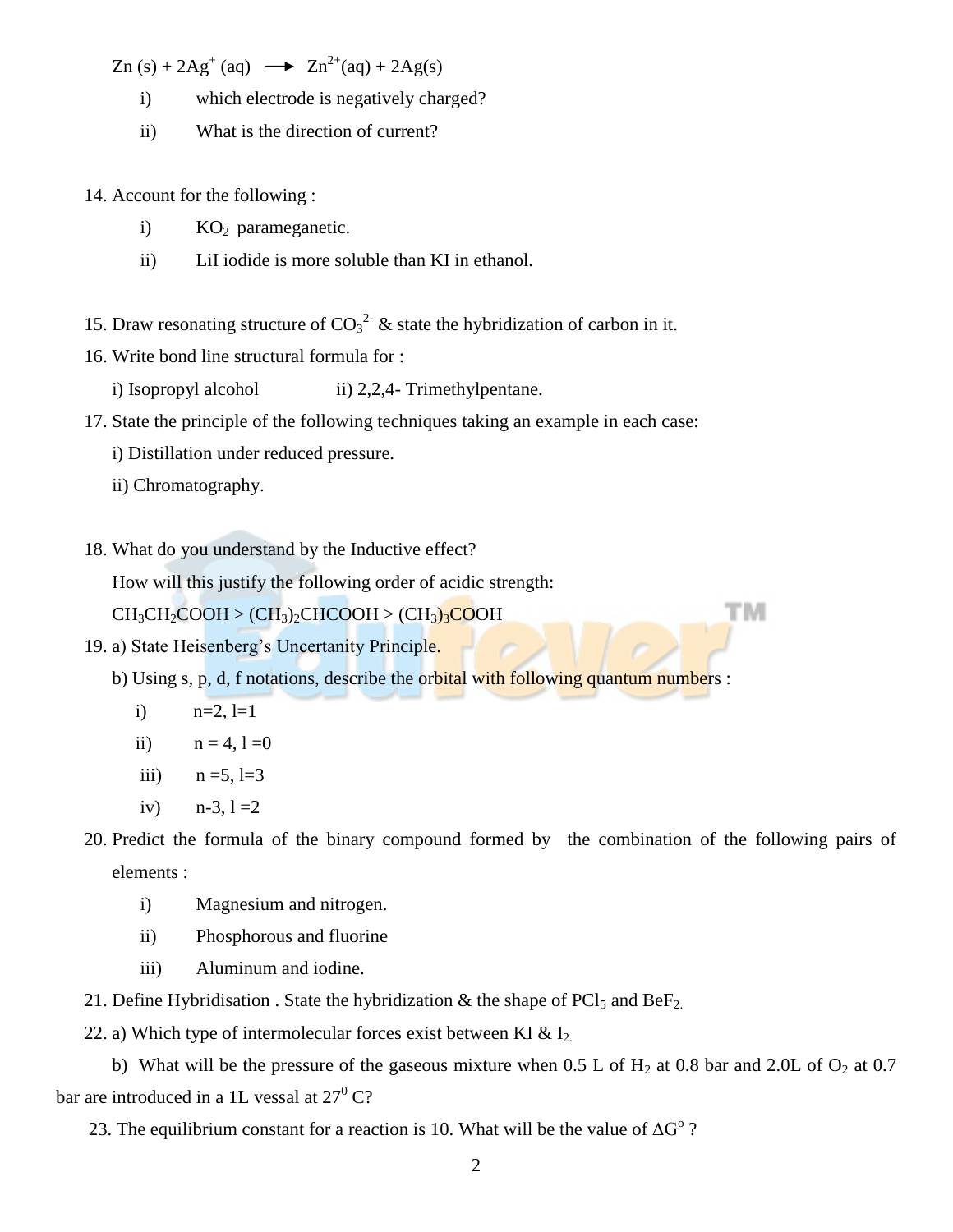24. What are electron deficient, electron precise and electron rich compounds of hydrogen? Give one example of each.

## Or

What do you understand by the following terms :

- i) Demineralised water
- ii) Auto protdysis of water.
- iii) Hydride Gap?

25. What happens when :

- i) Sodium peroxide dissolves in water.
- ii) Lithium nitrate is heated.
- Iii ) Quick lime is heated with silica?

26. a) Why is an organic compound fused with sodium for testing nitrogen, halogen and sulphur ?

 b) In the estimation of sulphur by Carius method , 0.468 g of an organic sulphur compound gives 0.668 g of barium sulphate. Find the percentage of sulphur in the given compound . [ At mass :  $Ba = 137\mu$ , S - $32\mu$ ,  $O = 16\mu$ ]

тм 27. What is smog? How is classical smog different from photochemical smog?

28. a) Find the conjugate acid / base for the following species :

 $HF, CN^-, NH_4^+, HCO_3^-$ 

b) The ionization constant of HCOOH & HCN at 298 K are 1.8 x  $10^{-4}$ , and  $4.8x10^{-9}$  respectively. Calculate the ionization constant of the corresponding conjugated bases.

Or

a) Predict if the solutions of the following salts are neutral, acid or basic : NaCl,  $NH<sub>4</sub>NO<sub>3</sub>$  KCN, Na NO<sub>2</sub>

b) State Le Chatelier 's principle . Give the effect of pressure change & temperature change on the state of equilibrium giving example.

- 29. a) A certain salt 'X' in its aqueous solution is alkaline :
	- i) It swells up to a glassy martial 'Y'.
	- ii) Its hot solution on treatment with conc.  $H_2SO_4$  gives white crystals of an acid 'Z' Identify 'X',